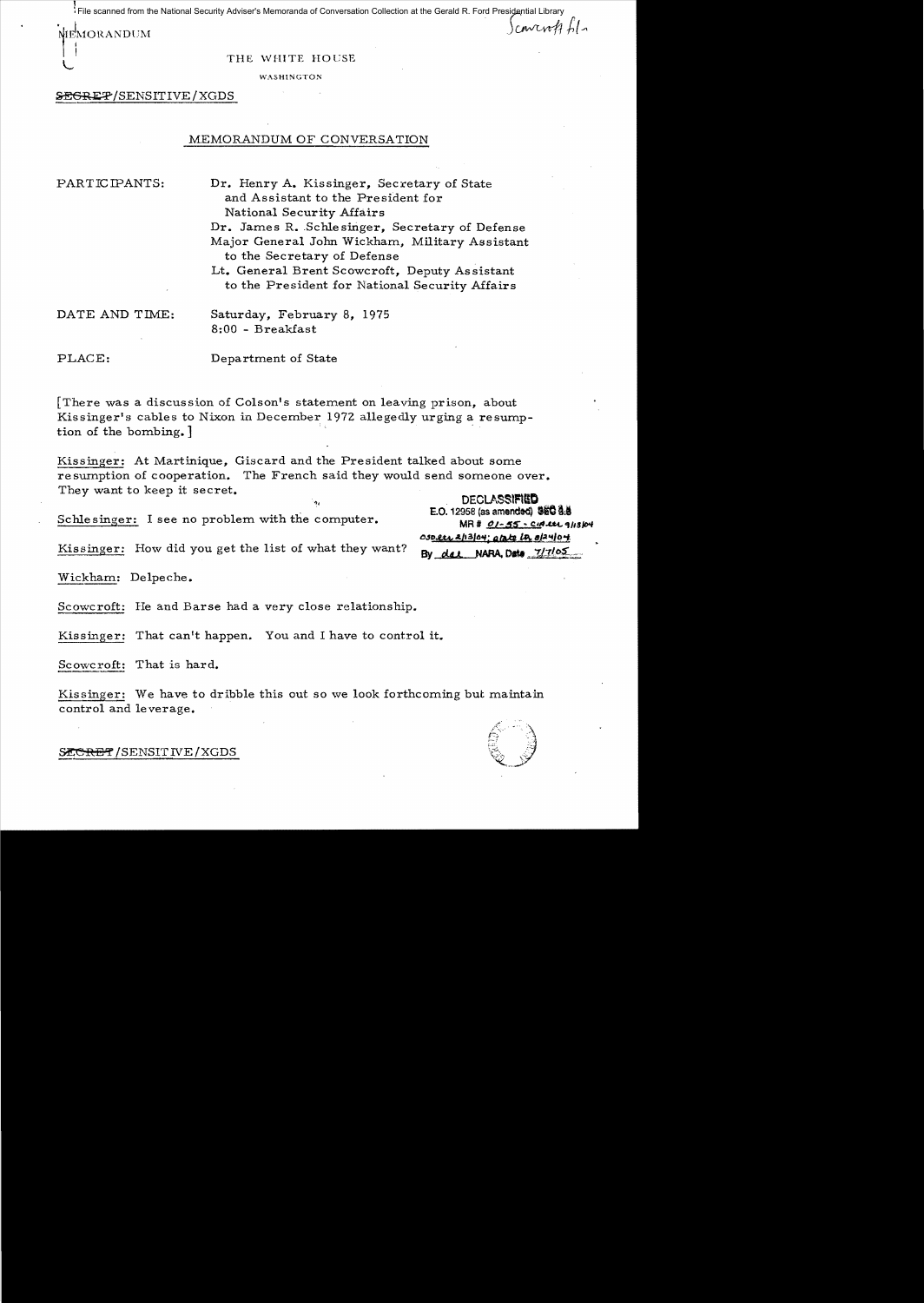# **SECRET/SENSITIVE/XGDS** 2

Schlesinger: We will have to let the Joint Committee in on some of it. Maybe we should get Johnny Foster back into this.

Kissinger: What do I tell Giscard?

Schlesinger: We agree in principle. That there are legal problems in the warhead area, but aside from that we can have a low-key relationship.

Kissinger: Can you space it out at least over a year?

Schlesinger: Sure.

Kissinger: Delpeche said the French want the MRV but not MIRV. They want spacing information to avoid fratricide.

We would like the requests to come into the NSC and we will pass it to you. We will do nothing except transmit it to you -- unless there is a political hold.

Schlesinger: That is fine. I don't much like the French.

Kissinger: Why are they building the fixed sites in the Massif?

Schlesinger: It forces the Soviet Union to attack, thus triggering a response by French subs.

Kissinger: Okay. I will talk to Giscard.

. Schlesinger: The Shah indicates that the Iraqis are wheeling two divisions into place against Iran. We should have the intelligence community check this out. The argument is that this is the only way Iraq can get Arab support against the Kurd revolt.

The Shah will help the Turks, but he is miffed at them because of the Kurds -- they would have to open the border.

Sadat told the Shah his intelligence people could look at any Soviet equipment.

Kis singer: I think we should take them up.



SEGRET/SENSITIVE/XGDS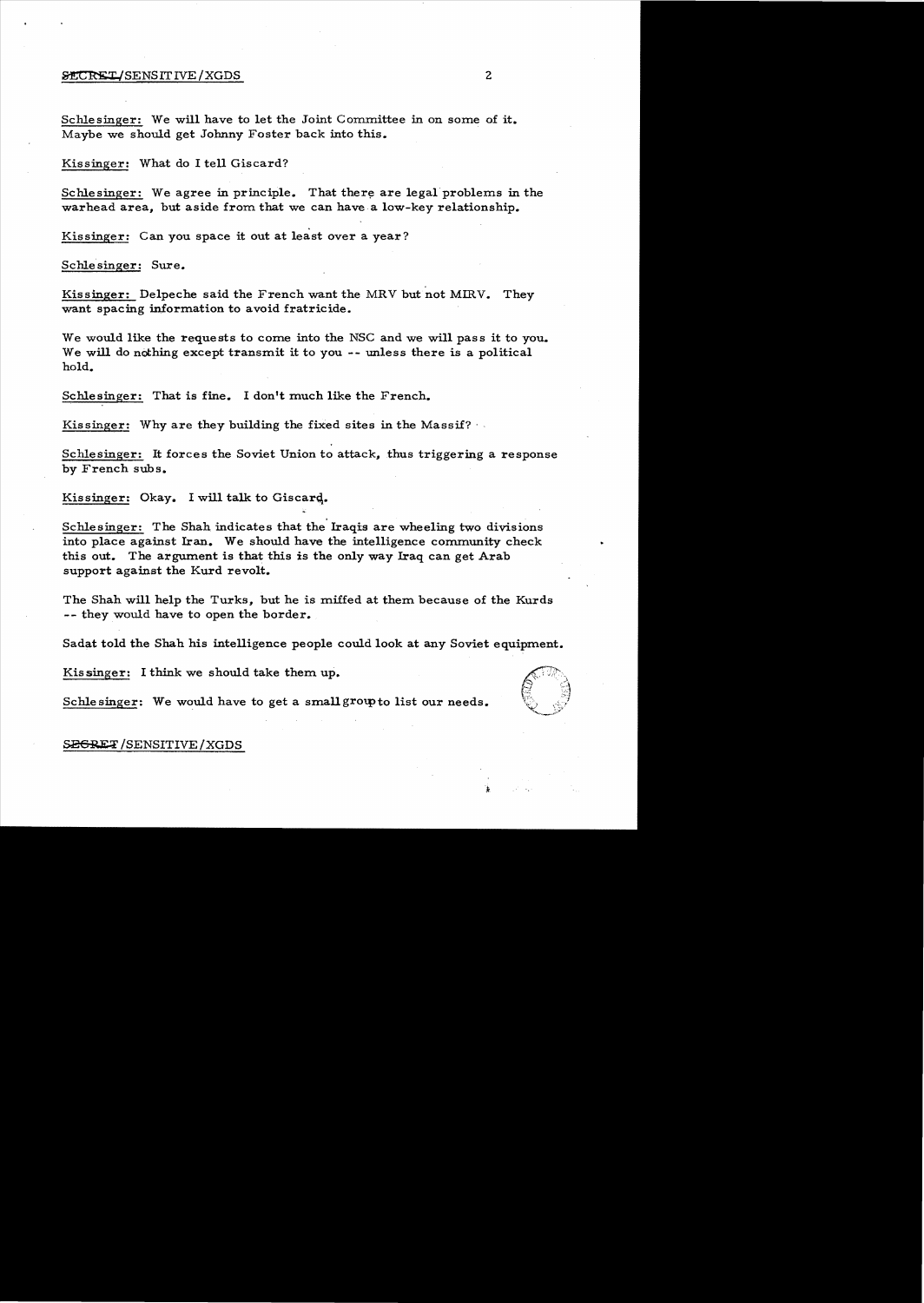#### $\frac{SECRET}{SENSITIVE/XGDS}$  3

The Shah said Sadat also wanted American arms.

[There was a discussion of the effects of the Turkish aid cutoff and national politics, etc.]

Kissinger: Rhodes and Albert wouldn't even discuss with us the composition of a team. Laird says Defense is not helping on Vietnam.

Schlesinger: That is not so., But Passman says he needs to hear from you. Mahon and Stennis say to wait a month on Vietnam.

Kissinger: Wouldn't they have then to expend ammo at the 700 rate?

Schlesinger: Mahon doesn't think he can even get a favorable committee vote right now. We think you should agree to reducing people in Phnom Penh.

Kissinger: I didn't know about it. I have no objection as long as they don't reduce the working people at the Embassy.

Dean is a pluperfect fool. He wants us to negotiate but there is no reason the Khmer Communists should negotiate while they are winning. If they last the dry season, we have a chance.  $\mathbb{Q}$ 

Schlesinger: But we have to get the money and get the Mekong open.

Scowcroft: Dean is down.

"~t Schlesinger: That will give them an excuse not to give the ZOO.

Can you get to the liberals (Kennedy) on the DOD budget?

Kissinger: Absolutely. I will do anything. We are going down the tube. The Chinese don't like what we are doing in Cambodia, but they respect us. If we pull out, then they will like us but despise us.

Chou, when I talk to him, goes around the world verbally, cautioning us about socialists and urging us to support countries like Iran, Turkey, etc.

We can hold Taiwan for fifty years if we hold the ring against the Soviet Union.

# SECRET/SENSITIVE/XGDS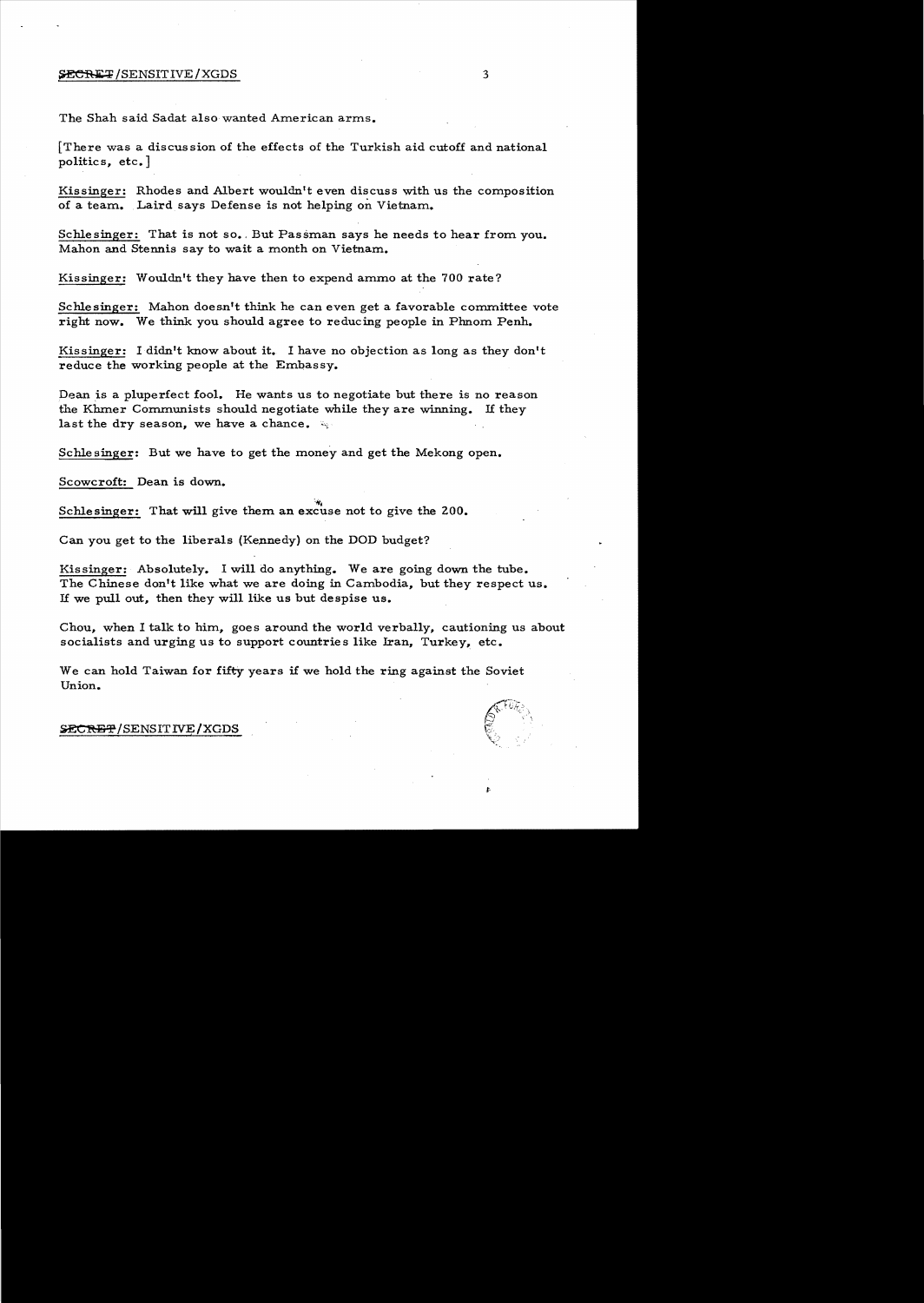#### $S$ ECRET/SENSITIVE/XGDS 4

The world balance of power is highly unfavorable. I may just barely have enough pre stige left to get another disengagement in the Middle East.

Schlesinger: The IDF is trying to establish an independent channel to me. It shows the restlessness in IDF and with Allon.

Can Sadat deliver on getting the Soviets out of Aden for five million?

Kissinger: I will talk to him. But the weaker we look, the harder it gets. In this period of disintegration, they will all come at us to separate you, me and Simon. We must stick together.

Schlesinger: Simon is cutting up my budget on the Hill. Don't include him.

Kissinger: Simon was fighting the floor price idea.

If we don't get floor prices, either all energy prices will eventually be high or our dependence will be worse, or we break the price alone and Europe and Japan will get the benefit of lower prices and we will alone be stuck with the high price s.

Schlesinger: Why doesn't the President fire him? It is the worst case of undercutting the President I have ever seen.

Will you mention to Faisal the Clements trip?

Kissinger: I will, but let Clements do the talking.

Schlesinger: We have to keep Clements from naming the Shah as a bogeyman.

~f

Kissinger: I can mention F-4 squadrons training there.

Schlesinger: On Morocco -- there is no reason to pick up the base offer.

Kissinger: Not while Spain is in turmoil.

Schlesinger: Lajes -- did you mention it to the President?

Kissinger: I did mention it. The weaker we look the more drastic action we need to restore our strength.

#### $S$ E<del>CRET</del>/SENSITIVE/XGDS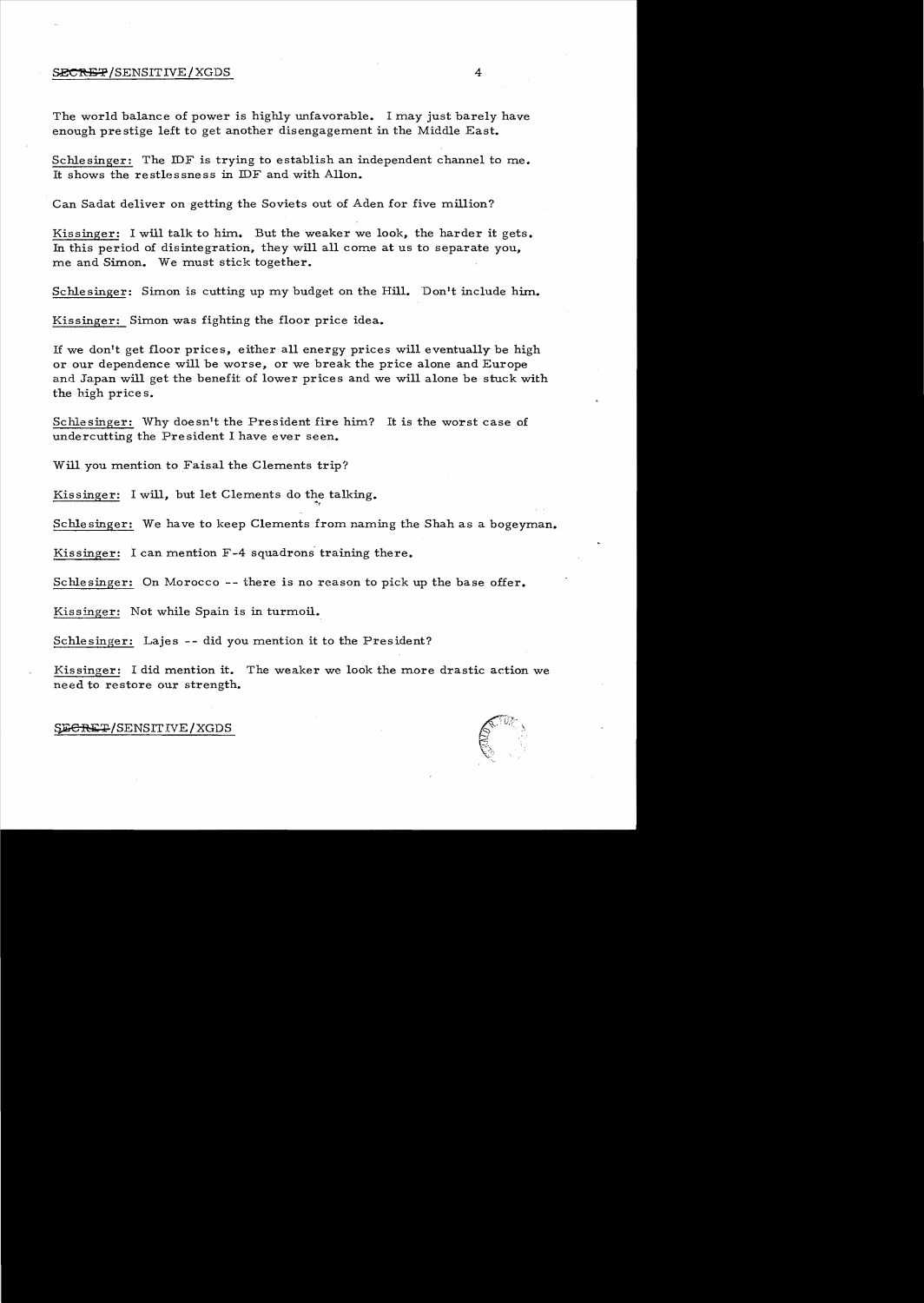## $\frac{1}{2}$   $\frac{1}{2}$   $\frac{1}{2}$   $\frac{1}{2}$   $\frac{1}{2}$   $\frac{1}{2}$   $\frac{1}{2}$   $\frac{1}{2}$   $\frac{1}{2}$   $\frac{1}{2}$   $\frac{1}{2}$   $\frac{1}{2}$   $\frac{1}{2}$   $\frac{1}{2}$   $\frac{1}{2}$   $\frac{1}{2}$   $\frac{1}{2}$   $\frac{1}{2}$   $\frac{1}{2}$   $\frac{1}{2}$   $\frac{1}{2}$   $\frac{1}{2}$

Schlesinger: Can we get the European countries to get Trudeau to spend more on defense? Should I mention Option 3 to Leber and Mason?

Kis singer: If we are serious we must handle it through the White House channel.

Schlesinger: Why don't we?

Kissinger: I will mention it to Gromyko.

Can we keep Colby from testifying about NSA?

Schlesinger: I told Colby not to talk about DOD assets.

Kissinger: I don't want anyone talking crypto.

Schlesinger: That's tough.

Kissinger: Claim executive privilege.

Schlesinger: We'd better talk to Buchen.

Kissinger: Bismark said people are born revolutionaries. Whether they are white or red revolutionaries is an accident.

Schlesinger: Are you prepared to move on Lajes?

Kissinger: I view sympathetically the idea of strong U. S. action to the Portuguese going Communist. I would lean toward getting NATO to do it. I think we will need something so brutal or unexpected that we bring people up short.

Look at Latin America. It isn't OPEC; it's that it no longer is glamorous to be with us. So they are they are turning to Algiers for their kicks.

[There was a discussion about President Nixon.]

Kissinger: On Middle East strategy. We are at a fork. We will eventually go to Geneva. But it is crucial how we go there. If we fail to push Israel . back. Sadat will be discredited, Faisal also, and the radicals will be vindicated in their view that only pressure on the United States works.

#### SEGRET/SENSITIVE/XGDS

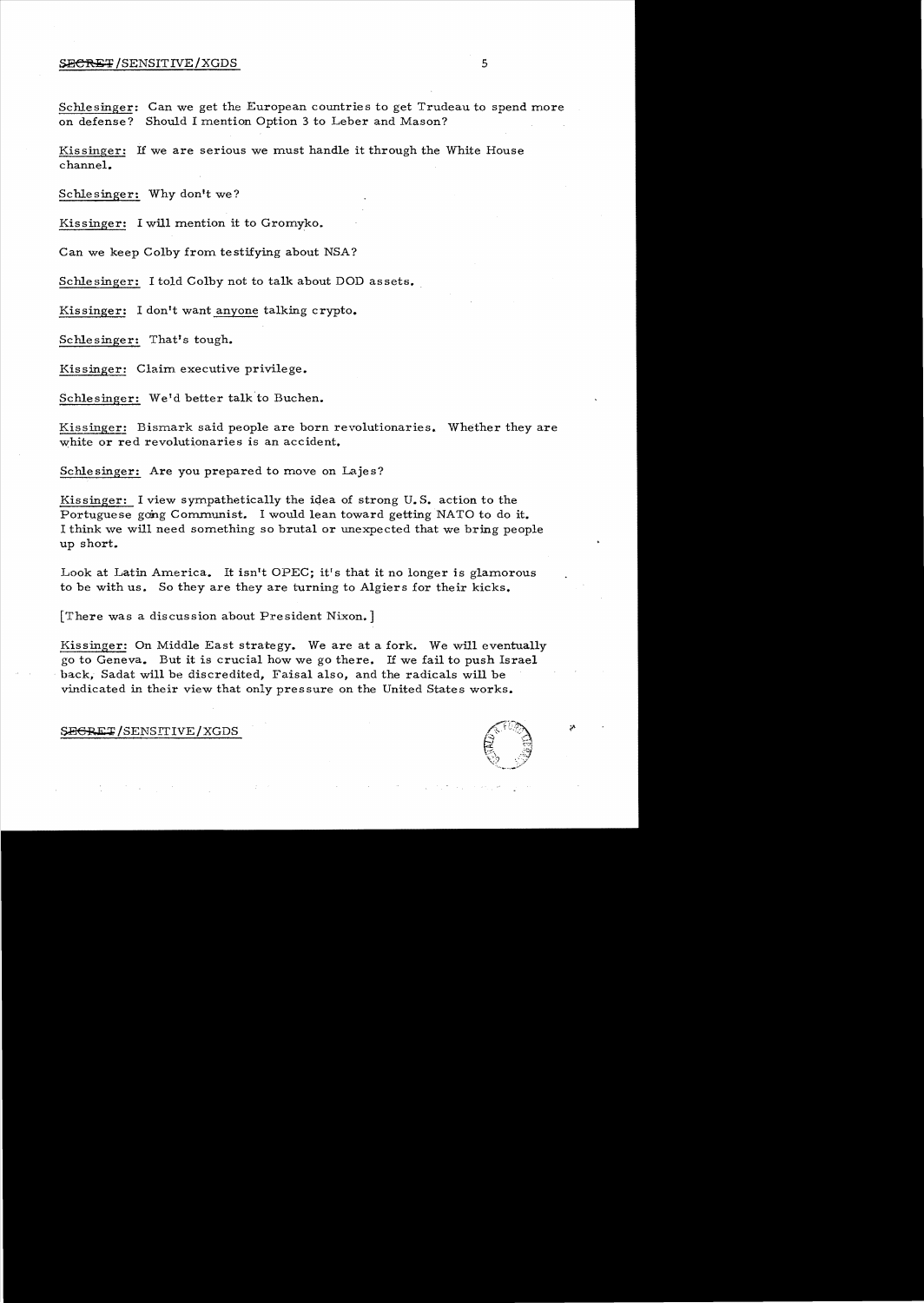#### **EXCRET/SENSITIVE/XGDS** 6

Geneva will force us into total support of Israel and Europe and Japan will leave us. If we succeed, we will go to Geneva under conditions that only the United States has produced progress. While the structure of the debate will be the same, they won't be too tough because they will know that they need us to move further.

So we think we must bring Israel to move by whatever means necessary.

If Sadat agrees on paper to no more moves, then progress for the Arabs is only possible through Soviet pressure.

What do you think?

Schle singer: I am staying out of **it.** Just tell me what to do.

Kissinger: I want to hold the LGB and F-15 for a settlement. Then it won't blow the Arabs. But if Israel refuses, we need a NSC meeting to decide what to do.

[There was discussion of the B-1. There was agreement that we needed a penetrating bornber. ]

# SECRET/SENSITIVE/XGDS

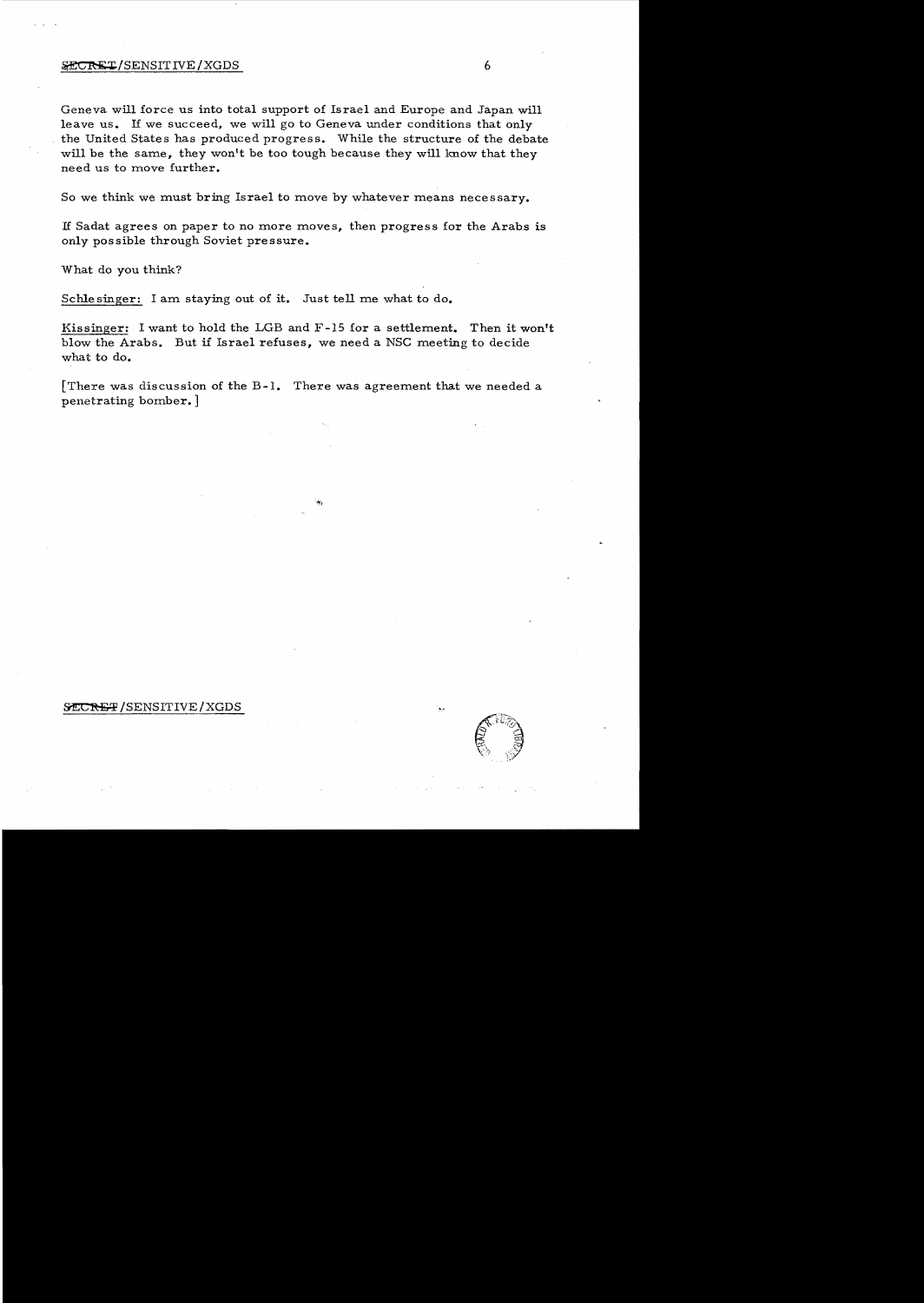Schlesinger **DECLASSIFIED**  $18/75$ E.O. 12958 (as amended) SEC 3.3  $MRH O/55$ ,  $R33 - C/4.11$ , 9/13/04 OSO lts 2113104; ptake the 8/24104 By dal NARA, Date 717105 THE WHITE HOUSE THE WHITE HOUSE WASHINGTON WASHINGTON (Promonin of Colour Latingt) I haybe we should get to sta hach into this K at Martinique, GFP Culled about  $K$  What do 2 CM around? source reasonytime of noney, France S We capter in frangole of home they could find present our. an light probabin warthout Thing won't & keep it secret. arril, but aside powered we S 2 ser uno proton (empartir. can have a low- my K Hoove did jam qut a last of what. Matimotip They want K am you spaid it ant at W Dipedu Mapt aux à quan? Sc Her Bosse und a very close. 2 dresses Watmoly K That can't hoppen. Jan + > home K Delperk sand Fe want Merlint not MI 120. He, want priving w/o to around partnersh. Sc That hand. Wiscould him tequest to une R cve home to hat direct chesant unts NSC xpor 27 to your. to we look forthiming out We will do writing go up minutarin control + levingle. transmit it to your mother I We and anneto let you there is postuit hold trate in on tome of it. S That fine. Saint much lepe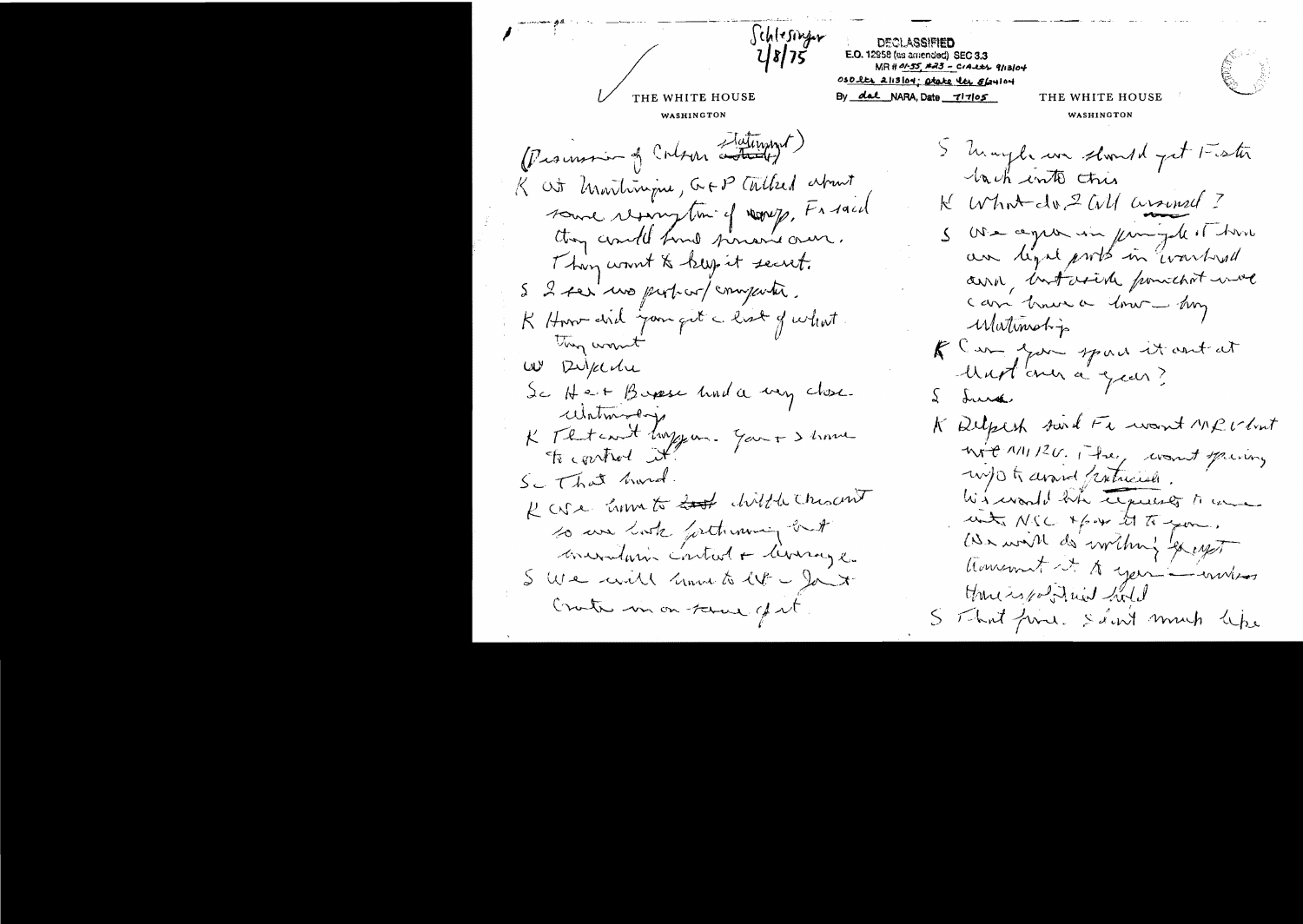#### THE WHITE HOUSE

WASHINGTON

the Franch. K why the fixed sets in massing? 5 St former SUT attack, there KOR, Invitt talk & Congered. 5 Shock underwater Iraques and whiching 2 dimens into flace against Dran. We should have most commently which this out. argument is that this cary way I can get chat support for auf und worth Stack will liely a Turks, but is -imped at time la monde d'unelle they would have to geen trade. Scehot wed Shop his intelligent count / 11st at any Soundary. K & think we shuld this time 5 We want have to get a small

George Gray  $\begin{bmatrix} 1 & 1 \\ 1 & 1 \end{bmatrix}$ THE WHITE HOUSE James to best ven much.<br>Start roud Sarret absortant de Monnes. (Descension of Timb and yperts, not polities, its) K R brooker + albert wonliket were chains were composition of a thousand 5 2nd 20. Birt Passerman 200p les valt to hear pour you Unhor Showing Lay a world a wounth on VIX. K Warddwtthey how then to xpendanmon  $at = 700$   $$\sqrt{ab}$$ S Wahren clarent think he can were jut déferrit votre crept mons. We think you should eque to Mining piphien Phonin Ronk. K débutint territ atout it. L'have me objection at long as they don't reduce Un voctor, popl'or ct ut.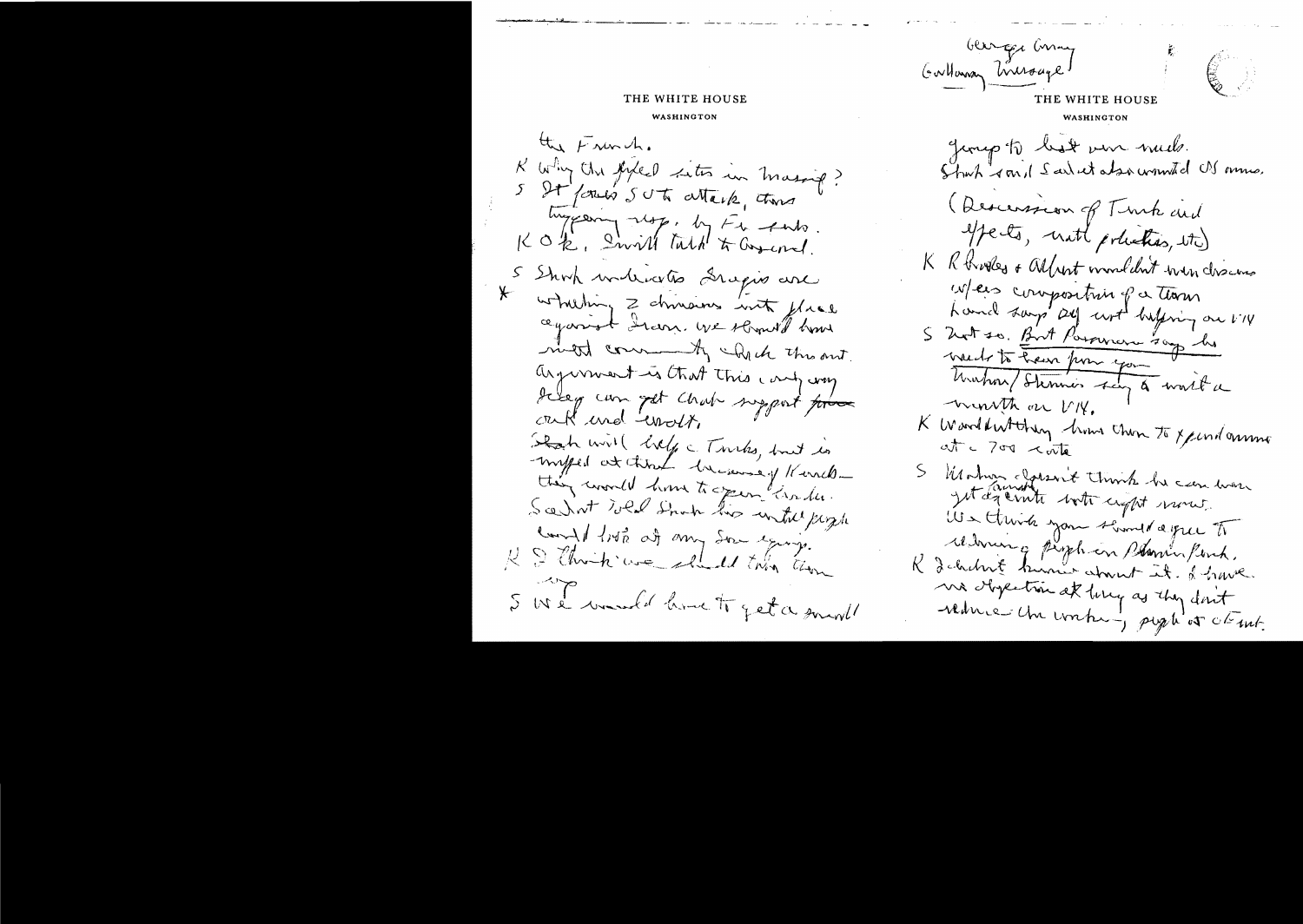Tarrives donnererant in 2 with A Leadartielin Commentury THE WHITE HOUSE THE WHITE HOUSE WASHINGTON Than goes your around the world K Dean is a physical fool, the unbally contrain no chant soushets<br>+ transfert voutatries deta hon, Tention womts no to onlyothat but no renson RC should engotive while Thing are minimiz. If they last We can hold not Tonison for c dry sensor, me have a chance 50 pro june of holde emp S But we have to get a money of get Agonest CSU. meking open. The world Bif Pis bright - ourformable Sc Desarrelmen I was just back home energy. S Trust will give Chem exerces unt to puis c'eve. S IDF Agringte setat would determed l'an you pet te Mylves (Kinnely) to me! It shows usttermes in onc dop budget  $J$  DF  $\tau$  as/allon, K absolutity. Dain't clocupting. We are got donne time. Can Sadat deliveren getting sourcent Chine don't like see what in J Adm for 5 mil. donny un l'immbordise ent thing \* K "I will talk to him. But the respectives. If we pull and they will be us but depise us.

 $\begin{pmatrix} 1 & 1 \\ 1 & 1 \end{pmatrix}$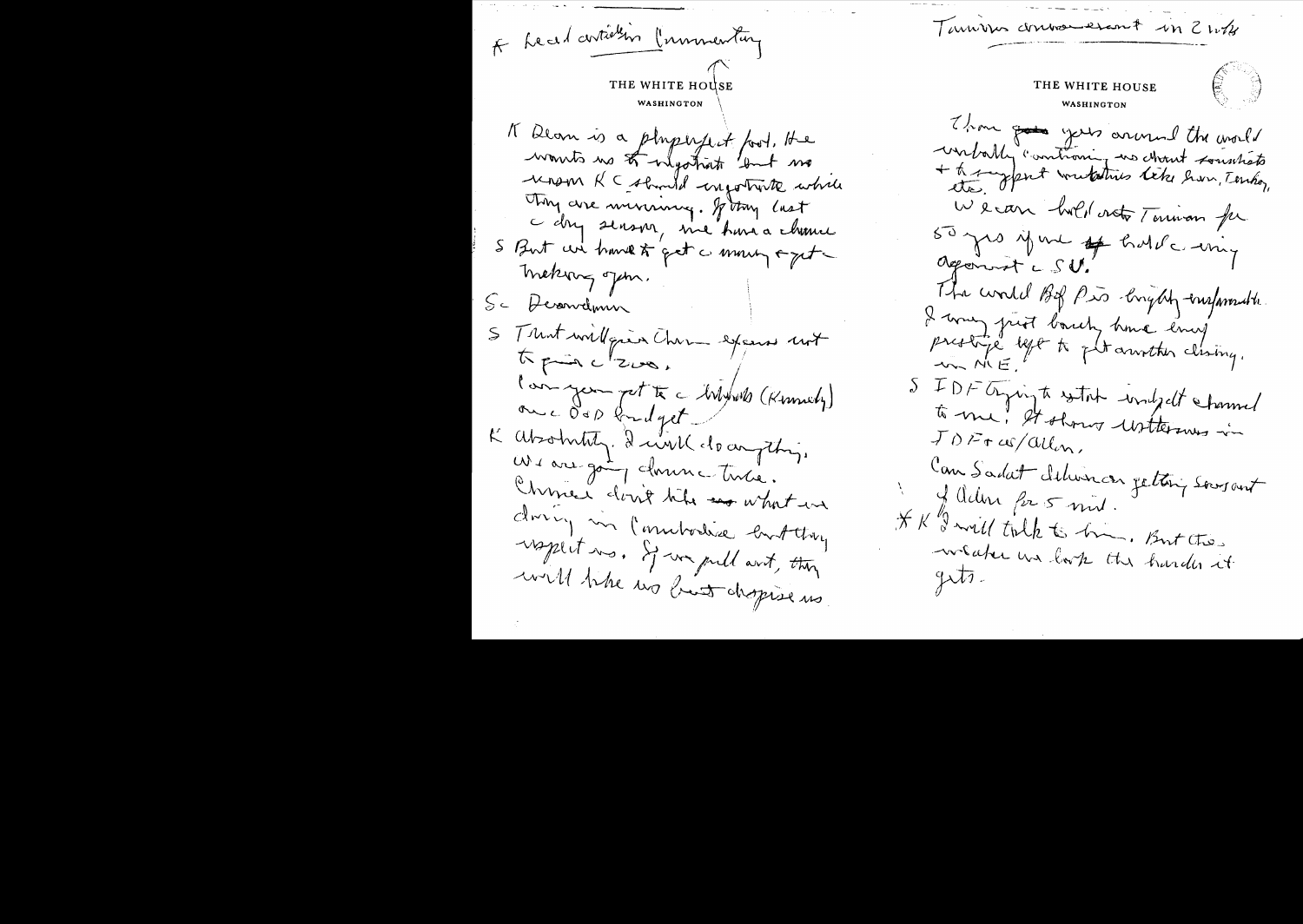# THE WHITE HOUSE WASHINGTON Ser this prival of chain toposition, they world orbl'enne at no to separate you, Tryerhos. S Simin is enthing up vin bustyet K (Summ on floarpris) of ward don't get floor prin, with all energy prices and thaty Ingha a dysinchnice ansse, a un huch puis almeaux Em + Joyan will jet - bruft of lower prices and we will alme he stack w/c highpnes. S why dream Pfine him, St is a revert case of indicating Et Dhoue even Zum. Will you invitation te Faisal

# THE WHITE HOUSE

#### **WASHINGTON**

K & will, but let Ce humts doc  $\tan \frac{1}{2}$ S Home to breeze Clements from woming Shahas boyingman. K I can vumtim F4 + ydu ons Coming or there S Universe - vos masos to pick up ctoses sper K bbrt which Spain un termoil 5 hoyes-chiloyen revention et  $\omega$   $F$ K & chil montion. The weaker one lask the wave checities action In multo usere an Hength. S can me pet Euro communist fit tendinnets gand mos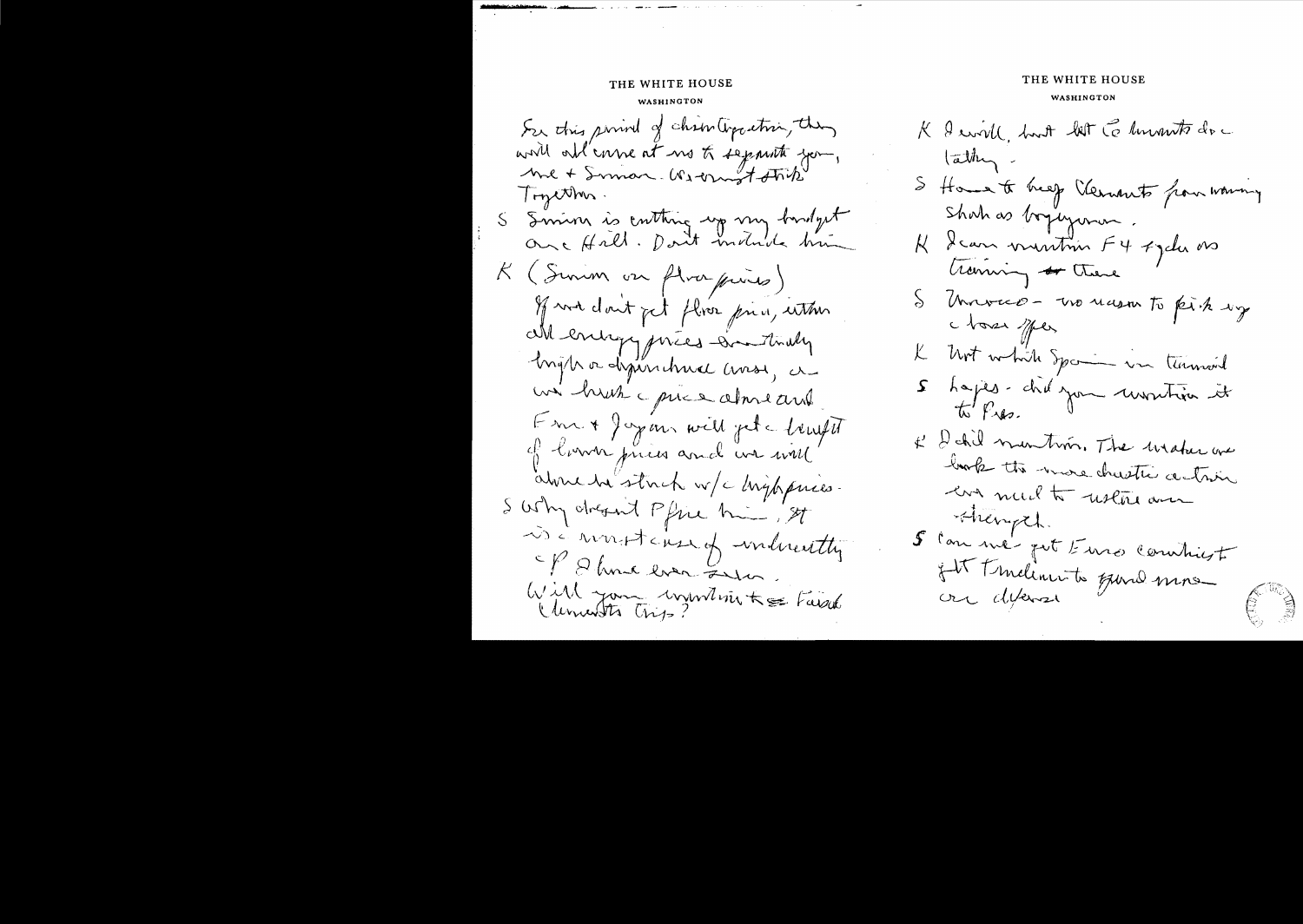Windman serve 10 crys of Schopuck,  $\begin{pmatrix} 1 & 0 & 0 \\ 0 & 0 & 0 \\ 0 & 0 & 0 \\ 0 & 0 & 0 \end{pmatrix}$ THE WHITE HOUSE WASHINGTON acudent. S Au you prepared te mois on X & cover strong U.S artimite Port going and my whating, I would bran toward getting NATI to do it I think we will will sawith to huster or importat that use of thing prophety threat, Look at d.A. Strout OPEC, it is that it was longer glaronum to 10 w / no. So they timed to all green setting sicks. (Midan Mauresin) K ME Flintigy, We are at ce prins We wontrinkly will go to concina, But micine home. If we faid to pash I buch, Sailat Descredition (wind

THE WHITE HOUSE WASHINGTON SK Should I mantin Option 3Th Lebert Mason, K Ifina are fluous une most S Why don't me HK I mill mention it to brought Comme key start colly for S 2 Total colly not to talk about DOD K I don't want anyone talking crypts. STINT tomp, K Executive providence S BETTLE Türk G Buchen. 2 Brownwich sind prophase boun Cearturemaires. Whither they are white or red unobitains is an